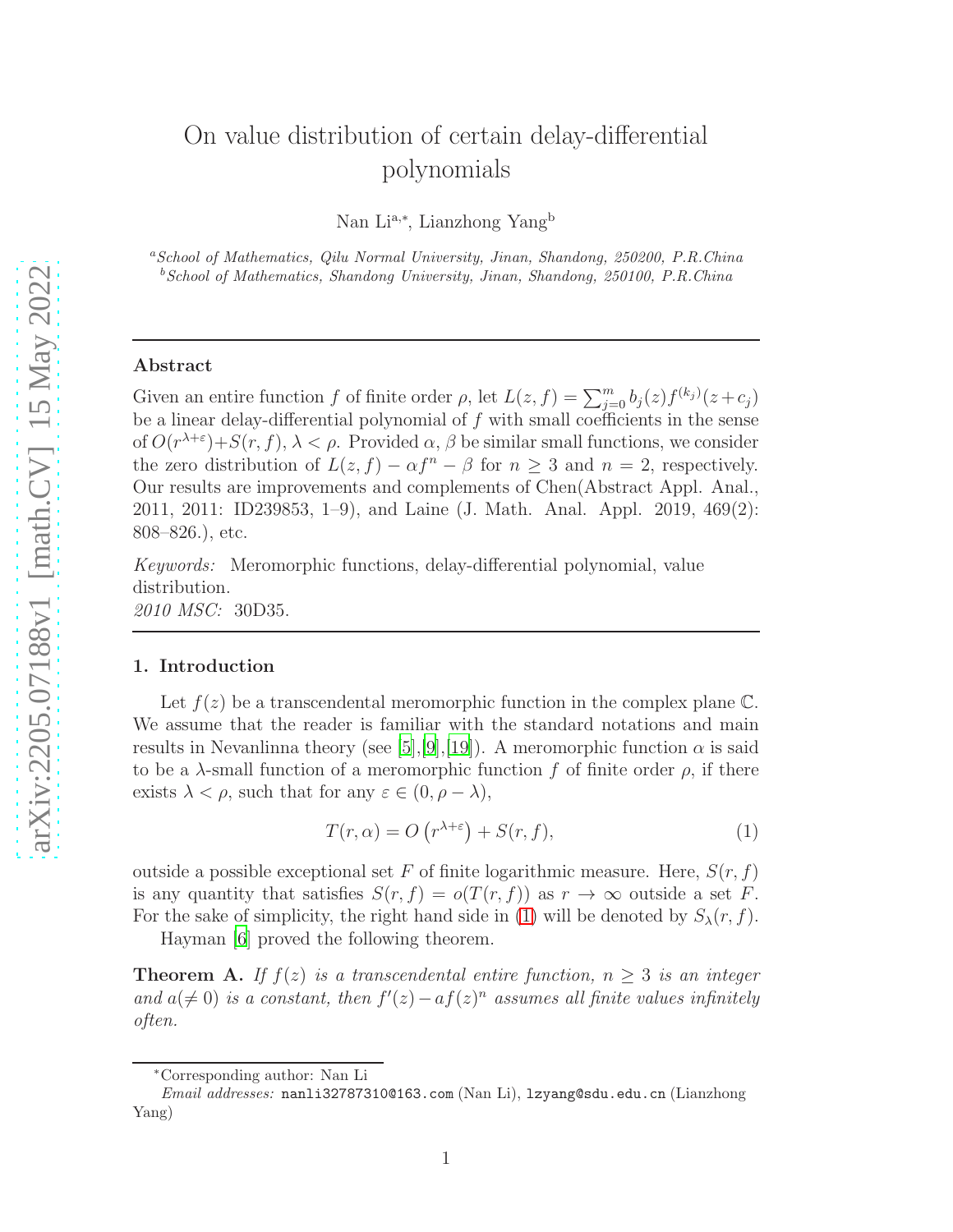Recently, several articles (see  $[1-4, 7, 8, 10, 11, 13-17, 20]$  $[1-4, 7, 8, 10, 11, 13-17, 20]$  $[1-4, 7, 8, 10, 11, 13-17, 20]$  $[1-4, 7, 8, 10, 11, 13-17, 20]$  $[1-4, 7, 8, 10, 11, 13-17, 20]$  $[1-4, 7, 8, 10, 11, 13-17, 20]$  $[1-4, 7, 8, 10, 11, 13-17, 20]$  $[1-4, 7, 8, 10, 11, 13-17, 20]$  $[1-4, 7, 8, 10, 11, 13-17, 20]$  etc.) have focused on complex differences, giving many difference analogues in value distribution theory of meromorphic functions.

In 2011, Chen [\[2](#page-13-4)] obtained the following Theorem [B,](#page-1-0) an almost direct difference analogue of Theorem [A,](#page-0-1) and gave an estimate of numbers of b-points, namely,  $\lambda(\Psi_n(z)-b)=\sigma(f)$  for every  $b\in\mathbb{C}$ ..

<span id="page-1-0"></span>**Theorem B.** Let  $f(z)$  be a transcendental entire function of finite order, and let  $\alpha, c \in \mathbb{C} \setminus \{0\}$  be constants, with c such that  $f(z+c) \not\equiv f(z)$ . Set  $\Psi_n(z) =$  $\Delta f(z) - \alpha f(z)^n$ , where  $\Delta f(z) = f(z+c) - f(z)$  and  $n \geq 3$  is an integer. Then  $\Psi_n(z)$  assumes all finite values infinitely often, and for every  $\beta \in \mathbb{C}$ , we have  $\lambda(\Psi_n(z)-\beta)=\sigma(f).$ 

In 2013, Liu and Yi [\[15](#page-14-9)] replaced  $\Delta f(z)$  in Theorem [B](#page-1-0) by a more general linear difference operator  $g(f) = \sum_{j=1}^{k} a_j f(z + c_j)$ , where  $a_j, c_j (j = 1, 2, ..., k)$ are complex constants, and obtained the following result.

**Theorem C.** Let  $f(z)$  be a transcendental entire function of finite order  $\rho(f)$ , let  $\alpha, \beta$  be complex constants. Set  $\Psi_n = g(f) - \alpha f^n(z)$ , where  $n \geq 3$  is an integer. Then  $\Psi_n$  have infinitely many zeros and  $\lambda(\Psi_n - \beta) = \rho(f)$  provided that  $g(f) \not\equiv \beta$ .

In 2019, Laine [\[9\]](#page-14-0) generalized the coefficients from complex constants to  $\lambda$ small functions, released the assumption on  $\beta$  that  $g(f) \not\equiv \beta$ , and obtained the following theorem.

**Theorem D.** Let f be an entire function of finite order  $\rho(f)$ ,  $\alpha$ ,  $\beta$ ,  $b_0, \ldots, b_k$ be  $\lambda$ -small functions of f,  $g(f) := \sum_{j=1}^{k} b_j(z) f(z + c_j)$  be non-vanishing and  $n \geq 3$ . Then for  $\Psi_n := g(f) - \alpha f^n$ ,  $\Psi_n - \beta$  has sufficiently many zeros to satisfy  $\lambda(\Psi_n - \beta) = \rho(f)$ .

But a bit regret, the proof of dealing with  $G(z, f) \equiv 0$  in [\[9](#page-14-0), Theorem 5.1] is not complete.

We now introduce the generalized linear delay-differential operator of  $f(z)$ ,

<span id="page-1-1"></span>
$$
L(z, f) = \sum_{j=0}^{m} b_j(z) f^{(k_j)}(z + c_j),
$$
\n(2)

where  $b_i$  are  $\lambda$ -small functions of f,  $c_i$  are distinct complex numbers and  $k_i$ are non-negative integers. In view of the above theorems, it is quiet natural to study the value distribution of  $\Psi_n - \beta$  when the linear difference operator  $g(f)$ is changed to the linear delay-differential operator  $L(z, f)$  with the restriction on  $\beta$  be omitted?

In this paper, we study the above problem and obtain the following result.

<span id="page-1-2"></span>**Theorem 1.1.** Let  $f(z)$  be an entire function of finite order  $\rho$ ,  $\alpha (\not\equiv 0)$ ,  $\beta$  be  $\lambda$ -small functions of f,  $L(z, f)$  be non-vanishing linear delay-differential poly-nomial defined as in [\(2\)](#page-1-1) and  $n \geq 3$ . Then for  $\Phi_n = L(z, f) - \alpha f^n$ , we have  $\Phi_n - \beta$  has sufficiently many zeros to satisfy  $\lambda(\Phi_n - \beta) = \rho(f)$ .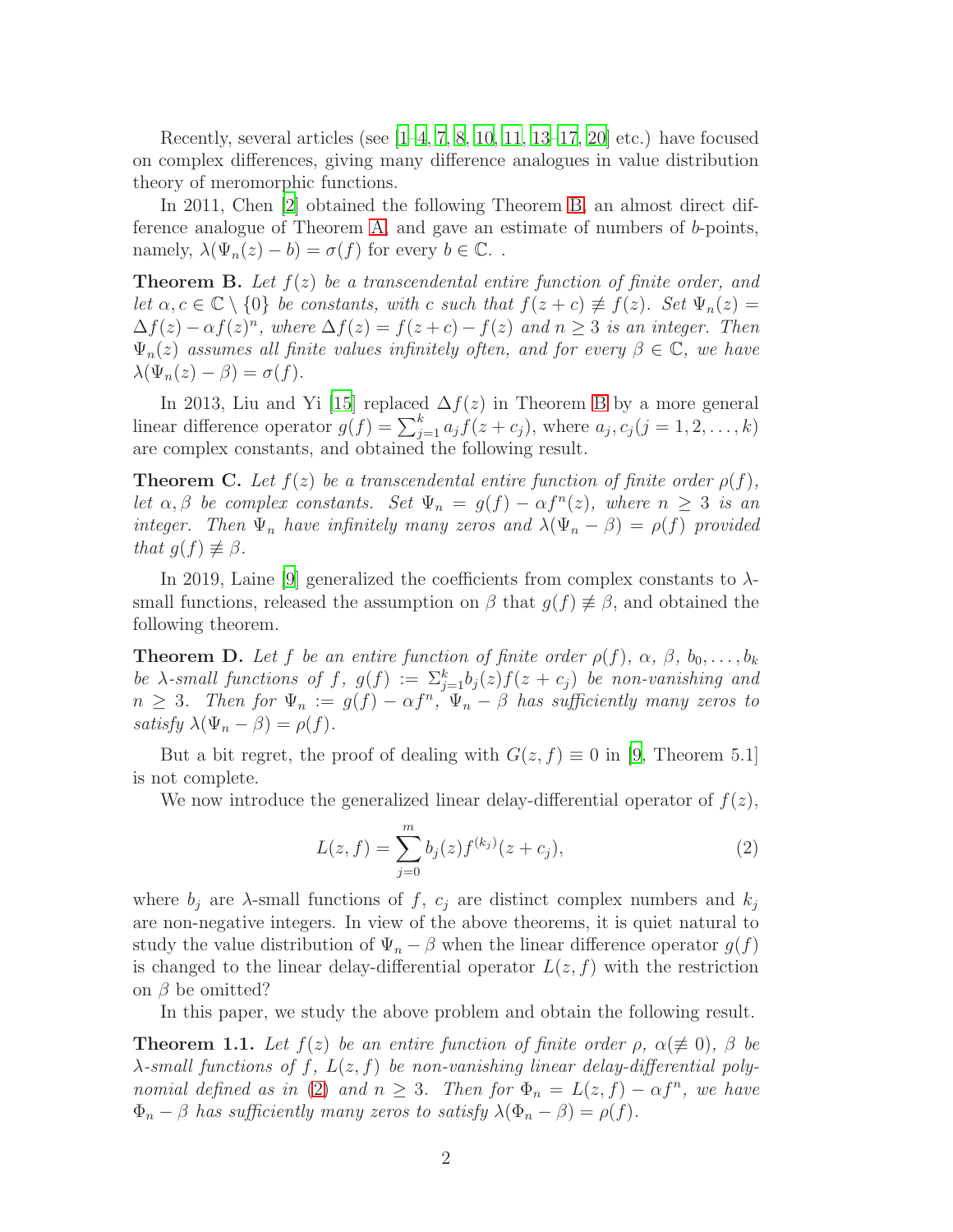**Remark 1.** We omit the restriction on  $\beta$  is meaningful. In fact, we do not need to worry about that if  $L(z, f) \equiv \beta$  and f has a Borel exceptional value 0, then  $\lambda(\Phi_n - \beta) = \lambda(-\alpha f^n)$  may less than  $\rho$ . It is because from the proof of Therorem [1.1,](#page-1-2) we can get that if  $0$  is a Borel exceptional value of f, then  $L(z, f) \not\equiv \beta$ . So  $L(z, f) \equiv \beta$  and f has a Borel exceptional value 0 can not hold simultaneously.

Chen [\[2](#page-13-4)] also considered the value distribution of  $\Psi_2$  when  $n = 2$  and obtained the following Theorems [E](#page-2-0) and [F.](#page-2-1)

<span id="page-2-0"></span>**Theorem E.** Let  $f(z)$  be a transcendental entire function of finite order with a Borel exceptional value 0, and let  $\alpha, c \in \mathbb{C} \setminus \{0\}$  be constants, with c such that  $f(z + c) \neq f(z)$ . Then  $\Psi_2(z)$  assumes all finite values infinitely often, and for every  $\beta \in \mathbb{C}$  we have  $\lambda(\Psi_2 - \beta) = \sigma(f)$ .

<span id="page-2-1"></span>**Theorem F.** Let  $f(z)$  be a transcendental entire function of finite order with a finite nonzero Borel exceptional value d, and let  $\alpha, c \in \mathbb{C} \setminus \{0\}$  be constants, with c such that  $f(z + c) \neq f(z)$ . Then for every  $\beta \in \mathbb{C}$  with  $\beta \neq -\alpha d^2$ ,  $\Psi_2(z)$ assumes the value  $\beta$  infinitely often, and  $\lambda(\Psi_2 - \beta) = \sigma(f)$ .

Liu and Yi [\[15](#page-14-9)] replaced  $\Delta f(z)$  in Theorems [E](#page-2-0) and E to a more general linear difference operator  $\sum_{j=1}^{k} a_j(z) f(z + c_j)$  and obtained the following result.

<span id="page-2-3"></span>**Theorem G.** Suppose that  $f(z)$  be a finite order transcendental entire function with a Borel exceptional value d. Let  $\beta(z), \alpha(z) (\neq 0), a_i(z) (j = 1, 2, \ldots, k)$  be polynomials, and let  $c_j$  (j = 1, 2, ..., k) be complex constants. If either  $d = 0$ and  $\sum_{j=1}^k a_j(z) f(z + c_j) \neq 0$ , or  $d \neq 0$  and  $\sum_{j=1}^k da_j(z) - d^2\alpha(z) - \beta(z) \neq 0$ , then  $\Psi_2(z) - \beta(z) = \sum_{j=1}^k a_j(z) f(z + c_j) - \alpha(z) f(z)^2 - \beta(z)$  has infinitely many zeros and  $\lambda(\Psi_2 - \beta) = \rho(f)$ .

The following Example [1.2](#page-2-2) shows that if the difference operator  $\Delta f(z)$  =  $f(z + c) - f(z)$  or  $\sum_{j=1}^{k} a_j(z) f(z + c_j)$  in  $\Psi_2$  is changed to a linear delaydifferential operator  $L(z, f)$ , the conclusions in Theorems [F](#page-2-1) and [G](#page-2-3) may not hold.

<span id="page-2-2"></span>**Example 1.2.** Let  $L(z, f) = f(z+1) - f'(z)$ , and  $\Phi_2 = L(z, f) - \frac{e-1}{2}$  $\frac{-1}{2}f(z)^2$ . For  $f_1(z) = e^z + 1$ , we have  $\Phi_2(f_1) = \frac{1-e}{2}e^{2z} + \frac{3-e}{2}$  $\frac{-e}{2}$ . Here,  $d = 1$ ,  $\alpha = \frac{e-1}{2}$  $\frac{-1}{2}$ ,  $a_1 = 1$ ,  $a_2 = -1$ , and  $\beta = \frac{3-e}{2}$  $\frac{-e}{2} \neq \sum_{j=1}^{k} da_j - \alpha d^2 = -\frac{e-1}{2}$  $\frac{-1}{2}$ , but  $\Phi_2 \neq \beta$ .

So it is natural to ask: what can we say about  $\Phi_2 = L(z, f) - \alpha f^2$ ? The second aim of this paper is to consider the above problem, and obtain the following results.

Before stating Theorem [1.3,](#page-3-0) we recall that the Borel exceptional value for small function  $\beta$  of  $f(z)$  satisfies

$$
\lambda(f(z) - \beta) < \rho(f),
$$

where  $\lambda(f - \beta)$  is the exponent of convergence of zeros of  $f - \beta$ .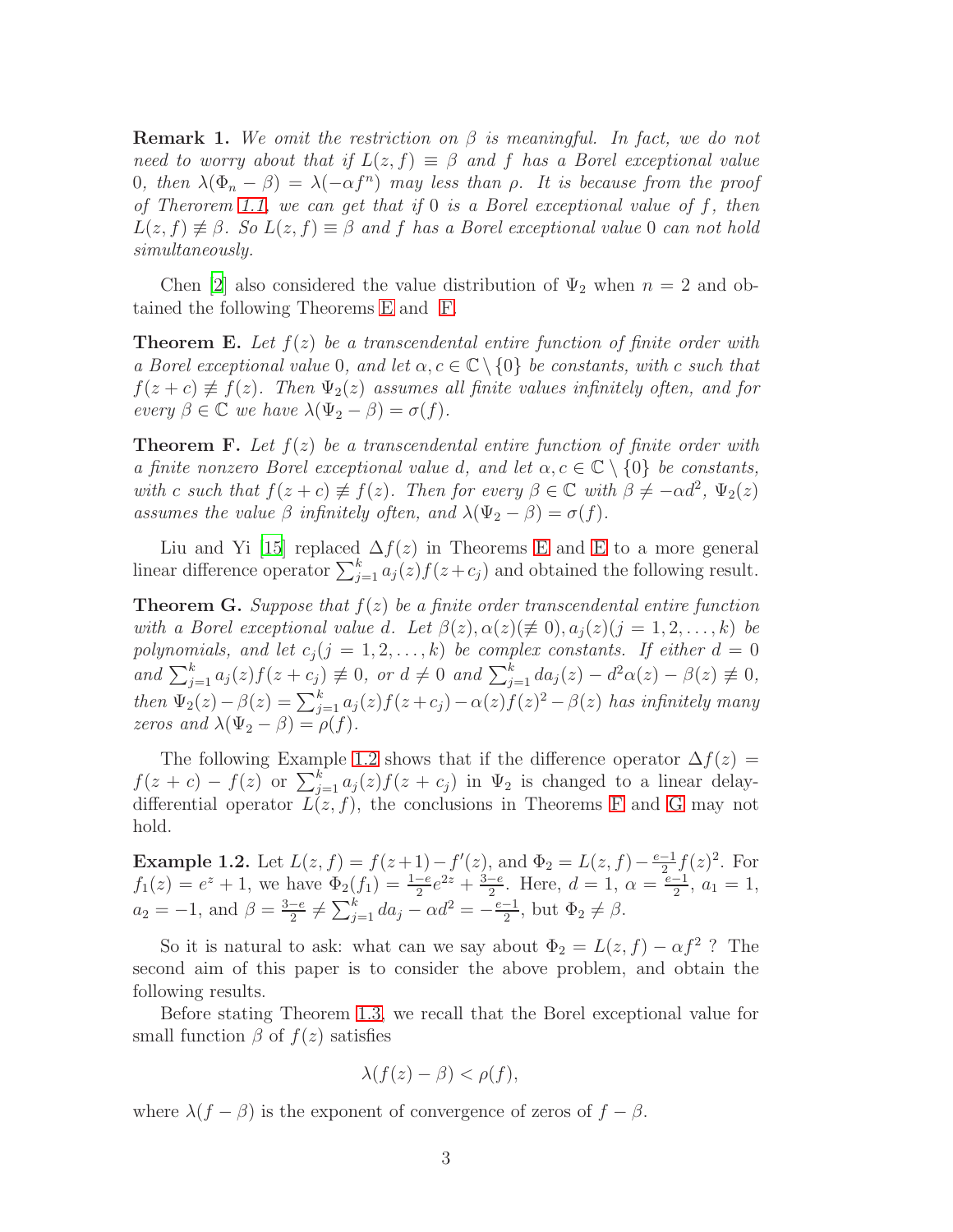<span id="page-3-0"></span>**Theorem 1.3.** Let  $f(z)$  be a transcendental entire function of finite order  $\rho$ with a finite non-zero Borel exceptional value d. Let  $\alpha \in \mathbb{C} \setminus \{0\}$  be constant, and  $\beta$ ,  $b_i$  (j = 0, 1, ..., m) be  $\lambda$ -small entire functions of f. Let  $L(z, f)$  be non-vanishing linear delay-differential polynomial defined as in [\(2\)](#page-1-1). Defining  $\Phi_2 = L(z, f) - \alpha f^2$ , and  $I_1 = \{0 \le j \le m : k_j = 0\}$ , we have the following statements:

 $(i)$  If

$$
\beta \not\equiv \left(\sum_{j\in I_1} b_j\right) d - \alpha d^2,
$$

then  $\Phi_2(z) - \beta$  has sufficiently many zeros to satisfy  $\lambda(\Phi_2 - \beta) = \rho$ .

 $(ii)$  If

$$
\beta \equiv \left(\sum_{j \in I_1} b_j\right) d - \alpha d^2,\tag{3}
$$

then one of the following holds:

(a)  $\beta$  is a Borel exceptional small function of  $\Phi_2$ , which satisfies

<span id="page-3-1"></span>
$$
\frac{\beta - \Phi_2}{(f - d)^2} = \alpha = \frac{L(z, f) - \alpha d^2 - \beta}{2d(f - d)}.
$$
 (4)

(b)  $\Phi_2 - \beta$  has sufficiently many zeros to satisfy

$$
N\left(r,\frac{1}{\Phi_2-\beta}\right) = T(r,f) + S_{\lambda}(r,f).
$$

**Remark 2.** In Example [1.2,](#page-2-2)  $\sum_{j \in I_1} b_j = 1$ ,  $d = 1$ ,  $\alpha = \frac{e-1}{2}$ **Remark 2.** In Example 1.2,  $\sum_{j \in I_1} b_j = 1$ ,  $d = 1$ ,  $\alpha = \frac{e-1}{2}$ , and  $\beta = \frac{3-e}{2} = \left(\sum_{i \in I_1} b_i\right) d - \alpha d^2$  is a Borel exceptional value of  $\Phi_2$ , which also satisfies Eq. (4).  $\left(\sum_{j\in I_1}b_j\right)d-\alpha d^2$  is a Borel exceptional value of  $\Phi_2$ , which also satisfies Eq. [\(4\)](#page-3-1). Thus Example [1.2](#page-2-2) above illustrates Theorem [1.3.](#page-3-0)

**Remark 3.** Let  $L_1(z, f) = f(z + c) - f(z)$ , then  $\sum_{j \in I_1} b_j = 0$ . Let  $L_2(z, f) =$  $\sum_{j=1}^k a_j(z) f(z+c_j)$ , then  $\sum_{j=1}^k a_j = \sum_{j \in I_1} a_j$ . Thus by Theorem [1.3](#page-3-0) (i), we can obtain the results in Theorems [F](#page-2-1) and  $\tilde{G}$  when  $d \neq 0$ . Therefore Theorem [1.3](#page-3-0) improves Theorems [F](#page-2-1) and [G.](#page-2-3)

The following theorem deals with the case when  $d = 0$ .

<span id="page-3-3"></span>**Theorem 1.4.** Let  $f(z)$  be a transcendental entire function of finite order  $\rho$ with a Borel exceptional value 0. Let  $\alpha \in \mathbb{C} \setminus \{0\}$  be constant, and  $\beta$ ,  $b_j$  (j =  $(0, 1, \ldots, m)$  be  $\lambda$ -small entire functions of f. Let  $L(z, f)$  be non-vanishing linear delay-differential polynomial defined as in [\(2\)](#page-1-1). Defining  $\Phi_2 = L(z, f) - \alpha f^2$ , then we have  $\lambda(\Phi_2 - \beta) = \rho$ . Particularly, if  $\beta \equiv 0$ , then

<span id="page-3-2"></span>
$$
N\left(r,\frac{1}{\Phi_2}\right) = T(r,f) + S_\lambda(r,f). \tag{5}
$$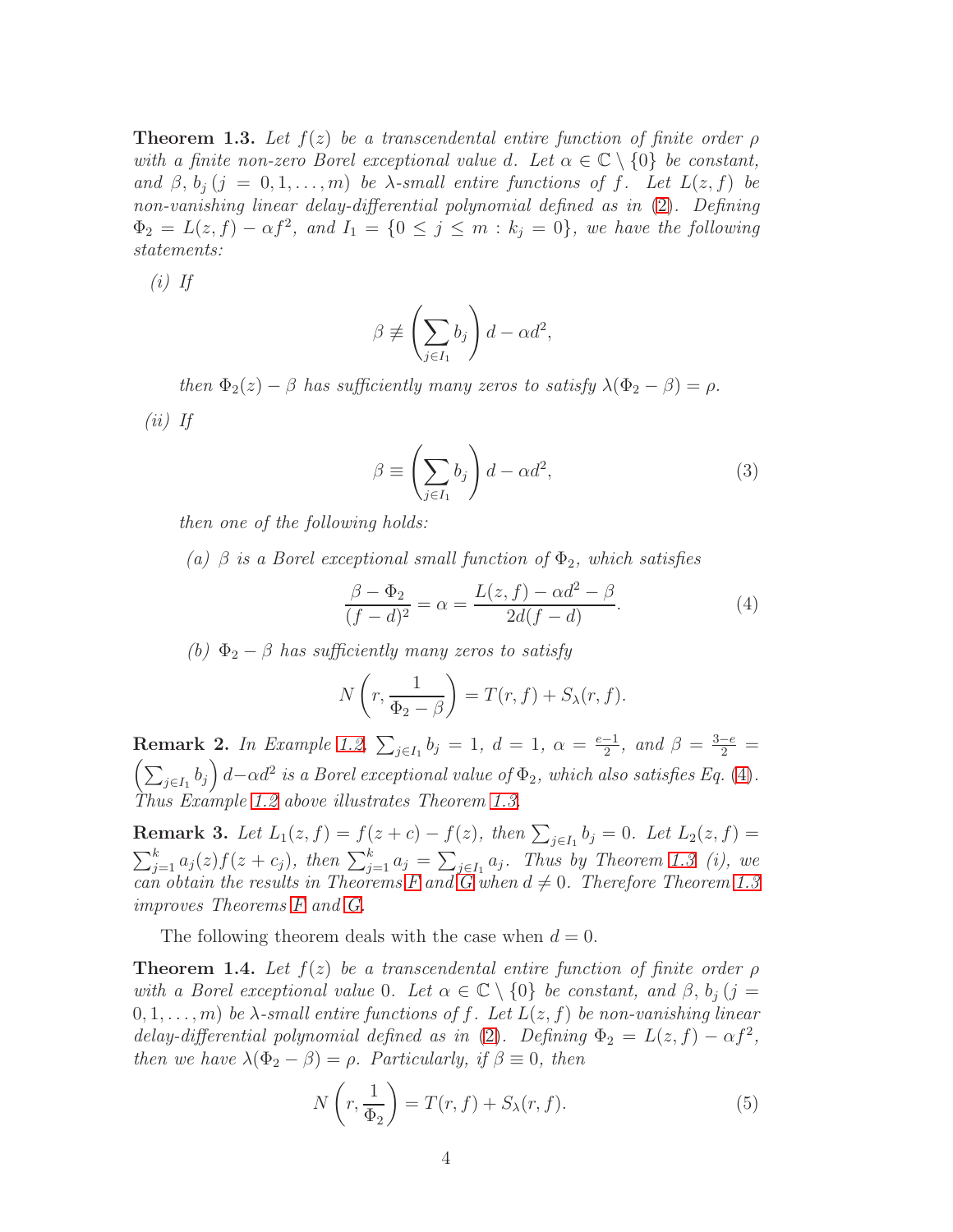**Remark 4.** The following example shows that when  $\beta \equiv 0$ , Eq.[\(5\)](#page-3-2) in Theorem [1.4](#page-3-3) occurs.

**Example 1.5.** Let  $L(z, f) = e^{-2}f(z+1) - \frac{1}{2}$  $\frac{1}{2}f'(z)$ , and  $\Phi_2 = L(z, f) - f(z)^2$ . For  $f_2(z) = e^{z+1}$ , we have  $\Phi_2(f_2) = (1 - \frac{e}{2})$  $\frac{e}{2}$ ) $e^z - e^2 e^{2z}$ . Here, 0 is a Borel exceptional value of  $f_2$ , and  $N\left(r, \frac{1}{\Phi_2}\right)$  $= N\left(r, \frac{1}{1-\frac{e}{2}-e^{2}e^{z}}\right) = T(r, f_2) + S(r, f_2).$ 

### 2. Preliminary Lemmas

In this section, we collect the results that are needed for proving the main results.

The following lemma plays an important role in uniqueness problems of meromorphic functions.

<span id="page-4-2"></span>**Lemma 2.1** ([\[19](#page-14-1)]). Let  $f_i(z)$   $(j = 1, ..., n)$   $(n \geq 2)$  be meromorphic functions, and let  $g_j(z)$   $(j = 1, \ldots, n)$  be entire functions satisfying

- (*i*)  $\sum_{j=1}^{n} f_j(z) e^{g_j(z)} \equiv 0;$
- (ii) when  $1 \leq j \leq k \leq n$ , then  $g_i(z) g_k(z)$  is not a constant;
- (iii) when  $1 \leq j \leq n, 1 \leq h < k \leq n$ , then

$$
T(r, f_j) = o\{T(r, e^{g_h - g_k})\} \quad (r \to \infty, r \notin E),
$$

where  $E \subset (1,\infty)$  is of finite linear measure or logarithmic measure.

Then,  $f_j(z) \equiv 0 \ (j = 1, \ldots, n).$ 

Using the same reasoning as in the proof of  $[9, \text{Lemma } 2.4.2]$ , we easily get the following lemma.

<span id="page-4-1"></span>**Lemma 2.2.** [\[11](#page-14-5)] Let f be a transcendental meromorphic solution of finite order ρ of a differential-difference equation:

$$
f^{n}P(z,f) = Q(z,f),
$$

where  $P(z, f)$  and  $Q(z, f)$  are delay-differential polynomials in f with  $\lambda$ -small coefficients of f. If the total degree of  $Q(z, f)$  is  $\leq n$ , then for each  $\varepsilon > 0$ ,

$$
m(r, P(z, f)) = O(r^{\rho - 1 + \varepsilon}) + S_{\lambda}(r, f).
$$

The following lemma, which is a special case of [\[8,](#page-14-3) Theorem 3.1], gives a relationship for the Nevanlinna characteristic of a meromorphic function with its shift.

<span id="page-4-0"></span>**Lemma 2.3.** [\[8](#page-14-3)] Let  $f(z)$  be a meromorphic function with the hyper-order less than one, and  $c \in \mathbb{C} \setminus \{0\}$ . Then we have

$$
T(r, f(z + c)) = T(r, f(z)) + S(r, f).
$$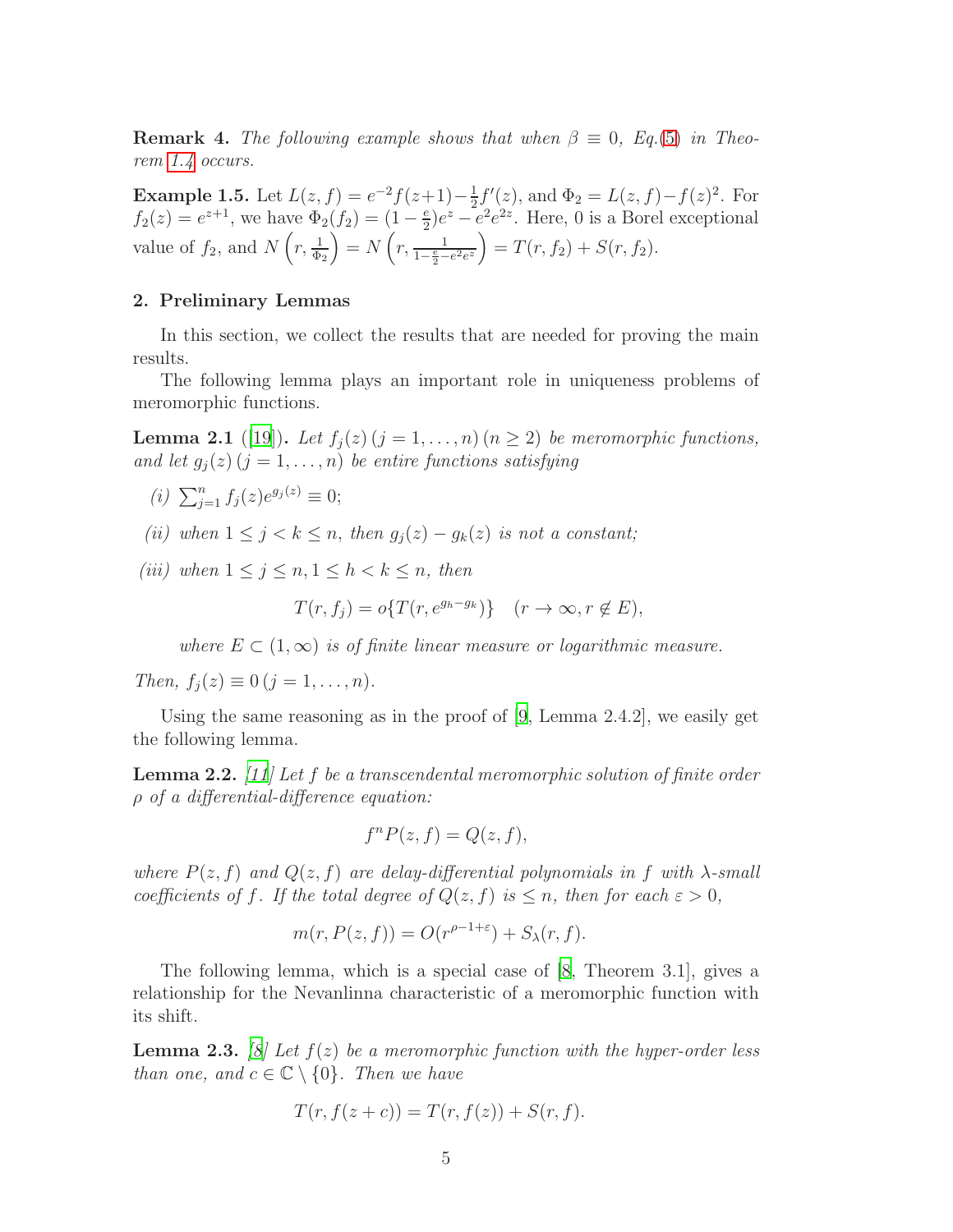Observe that

$$
m\left(r, \frac{f^{(k)}(z+c)}{f(z)}\right) \le m\left(r, \frac{f^{(k)}(z+c)}{f(z+c)}\right) + m\left(r, \frac{f(z+c)}{f(z)}\right),\,
$$

by using Logarithmic Derivative Lemma and its difference analogues (see [\[4](#page-13-3), [7](#page-14-2)– [9](#page-14-0)]), Lemma [2.3,](#page-4-0) we obtain the following lemma, see also [\[14\]](#page-14-10).

<span id="page-5-0"></span>Lemma 2.4. Let f be a transcendental meromorphic function of finite order. Then

$$
m\left(r, \frac{f^{(k)}(z+c)}{f(z)}\right) = S(r, f),\tag{6}
$$

outside a possible exceptional set of finite logarithmic measure.

Applying Lemma [2.4,](#page-5-0) we obtain the following lemma.

<span id="page-5-2"></span>**Lemma 2.5.** Let f be an entire function of finite order  $\rho$ ,  $\alpha (\not\equiv 0)$ ,  $\beta$  be  $\lambda$ small functions of f,  $L(z, f)$  be non-vanishing linear delay-differential polyno-mial defined as in [\(2\)](#page-1-1) and  $n \geq 2$ . Then  $\Phi_n - \beta$  is transcendental and satisfying  $\sigma(\Phi_n - \beta) = \rho.$ 

*Proof.* We first assume that  $\Phi_n - \beta$  is transcendental. Indeed, if not, then  $\Phi_n - \beta = R(z)$  is rational, and  $f^n = \alpha^{-1}(L(z, f) - \beta - R(z))$ . Therefore, by Lemma [2.4,](#page-5-0) we obtain

$$
nT(r, f) = T(r, f^{n}) \leq T(r, L(z, f)) + S_{\lambda}(r, f)
$$
  
\n
$$
= m(r, L(z, f)) + S_{\lambda}(r, f)
$$
  
\n
$$
\leq m\left(r, \frac{L(z, f)}{f}\right) + m(r, f) + S_{\lambda}(r, f)
$$
  
\n
$$
\leq \sum_{j=0}^{m} m\left(r, \frac{f^{(k_{j})}(z + c_{j})}{f(z)}\right) + m(r, f) + S_{\lambda}(r, f)
$$
  
\n
$$
\leq T(r, f) + S_{\lambda}(r, f),
$$

a contradiction follows since  $n \geq 2$ .

Next, we prove that  $\sigma(\Phi_n - \beta) = \rho(f)$ . By Lemma [2.4,](#page-5-0) we have

<span id="page-5-1"></span>
$$
T(r, \Phi_n - \beta) = T(r, (L(z, f) - \alpha f^n - \beta))
$$
  
\n
$$
\leq T(r, f^n) + T(r, L(z, f)) + S_{\lambda}(r, f)
$$
  
\n
$$
= nT(r, f) + m(r, L(z, f)) + S_{\lambda}(r, f)
$$
  
\n
$$
\leq nT(r, f) + m\left(r, \frac{L(z, f)}{f}\right) + m(r, f) + S_{\lambda}(r, f)
$$
  
\n
$$
= (n + 1)T(r, f) + S_{\lambda}(r, f),
$$
\n(7)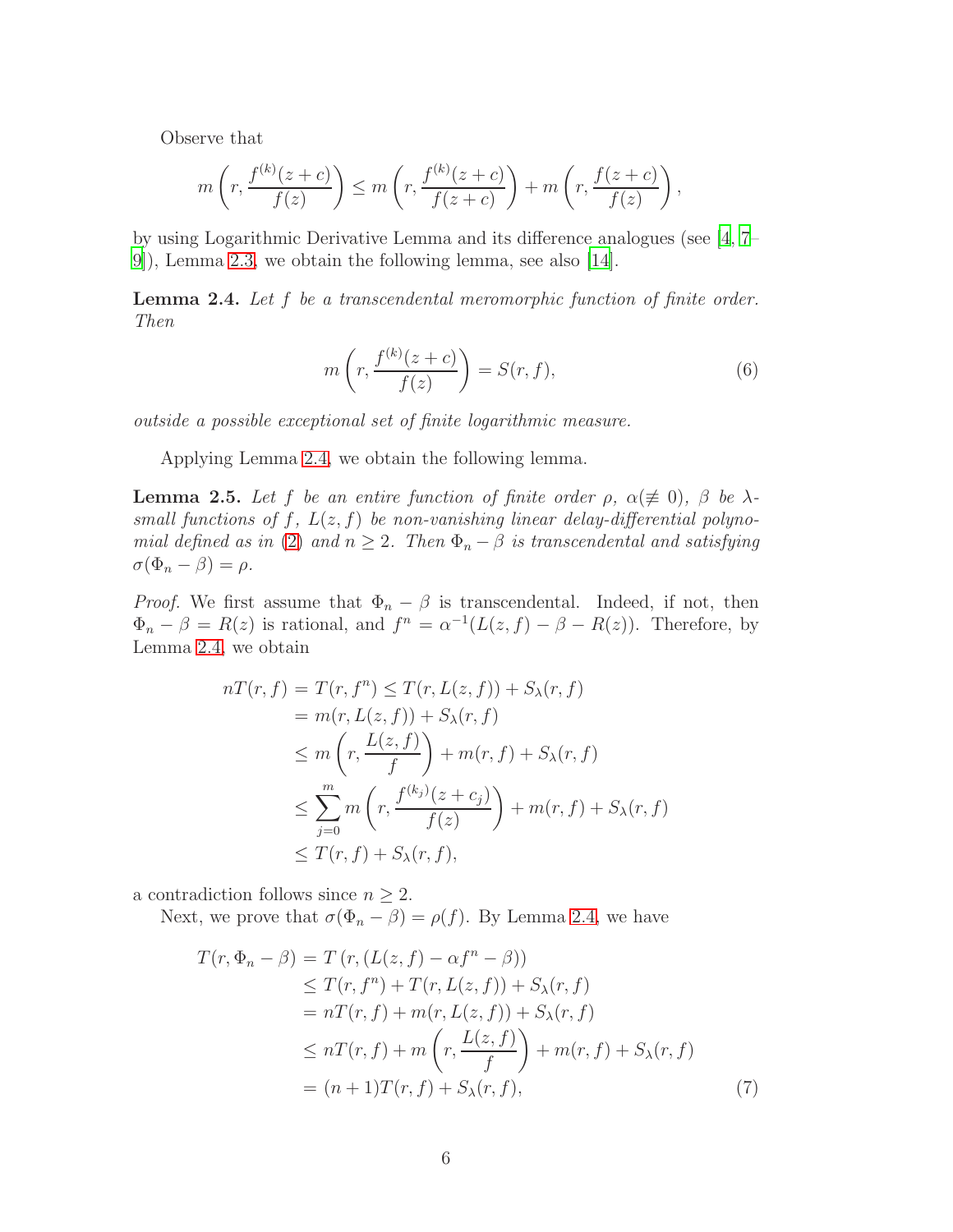and

<span id="page-6-0"></span>
$$
T(r, \Phi_n - \beta) = T(r, (L(z, f) - \alpha f^n - \beta))
$$
  
\n
$$
\geq T(r, f^n) - T(r, L(z, f)) - S_{\lambda}(r, f)
$$
  
\n
$$
= nT(r, f) - m(r, L(z, f)) - S_{\lambda}(r, f)
$$
  
\n
$$
\geq nT(r, f) - m(r, f) - S_{\lambda}(r, f)
$$
  
\n
$$
= (n - 1)T(r, f) - S_{\lambda}(r, f).
$$
 (8)

Therefore, combining with  $\lambda < \rho$ , from [\(7\)](#page-5-1) and [\(8\)](#page-6-0) we have  $\sigma(\Phi_n - \beta) = \rho$ .  $\Box$ 

# 3. Proof of Theorem [1.1.](#page-1-2)

Firstly, we prove the case  $\rho > 0$ . Suppose now, contrary to the assertion, that  $\lambda(\Phi_n - \beta) = \lambda < \rho$ . From Lemma [2.5,](#page-5-2) we obtain that  $\Phi_n - \beta$  is transcendental and [\(8\)](#page-6-0) holds. By the standard Hadamard representation, we may write

<span id="page-6-1"></span>
$$
\Phi_n - \beta = L(z, f) - \alpha f^n - \beta = \pi e^g,\tag{9}
$$

where  $\pi$  is a non-vanishing  $\lambda$ -small function of f, and q is a polynomial with deg  $g \leq \rho$ . Actually, deg  $g = \rho$ . Otherwise, if deg  $g \leq \mu < \rho$ , then from [\(8\)](#page-6-0) and [\(9\)](#page-6-1), we obtain

$$
(n-1)T(r, f) - S_{\lambda}(r, f) \leq T(r, \Phi_n - \beta) = O(r^{\mu+\varepsilon}) + S_{\lambda}(r, f),
$$

leading to  $\rho \leq \max\{\mu, \lambda\} < \rho$  by  $n \geq 3$ , a contradiction.

Differentiating  $(9)$  and eliminating  $e^g$ , we obtain

<span id="page-6-3"></span>
$$
f(z)^{n-1}G(z,f) = H(z,f),
$$
\n(10)

where

$$
G(z, f) := \left( \left( \frac{\pi'}{\pi} + g' \right) \alpha - \alpha' \right) f - n\alpha f'
$$

and

$$
H(z, f) := \left(\frac{\pi'}{\pi} + g'\right)L - L' - \left(\frac{\pi'}{\pi} + g'\right)\beta + \beta'.
$$

Case 1.  $G(z, f) \equiv 0$ . Then we have  $\alpha f^n = \tilde{c} \pi e^g$  for some non-zero constant  $\widetilde{c}$ . By [\(9\)](#page-6-1), we get

<span id="page-6-2"></span>
$$
L - \beta = \left(\frac{1}{\tilde{c}} + 1\right) \alpha f^n.
$$
 (11)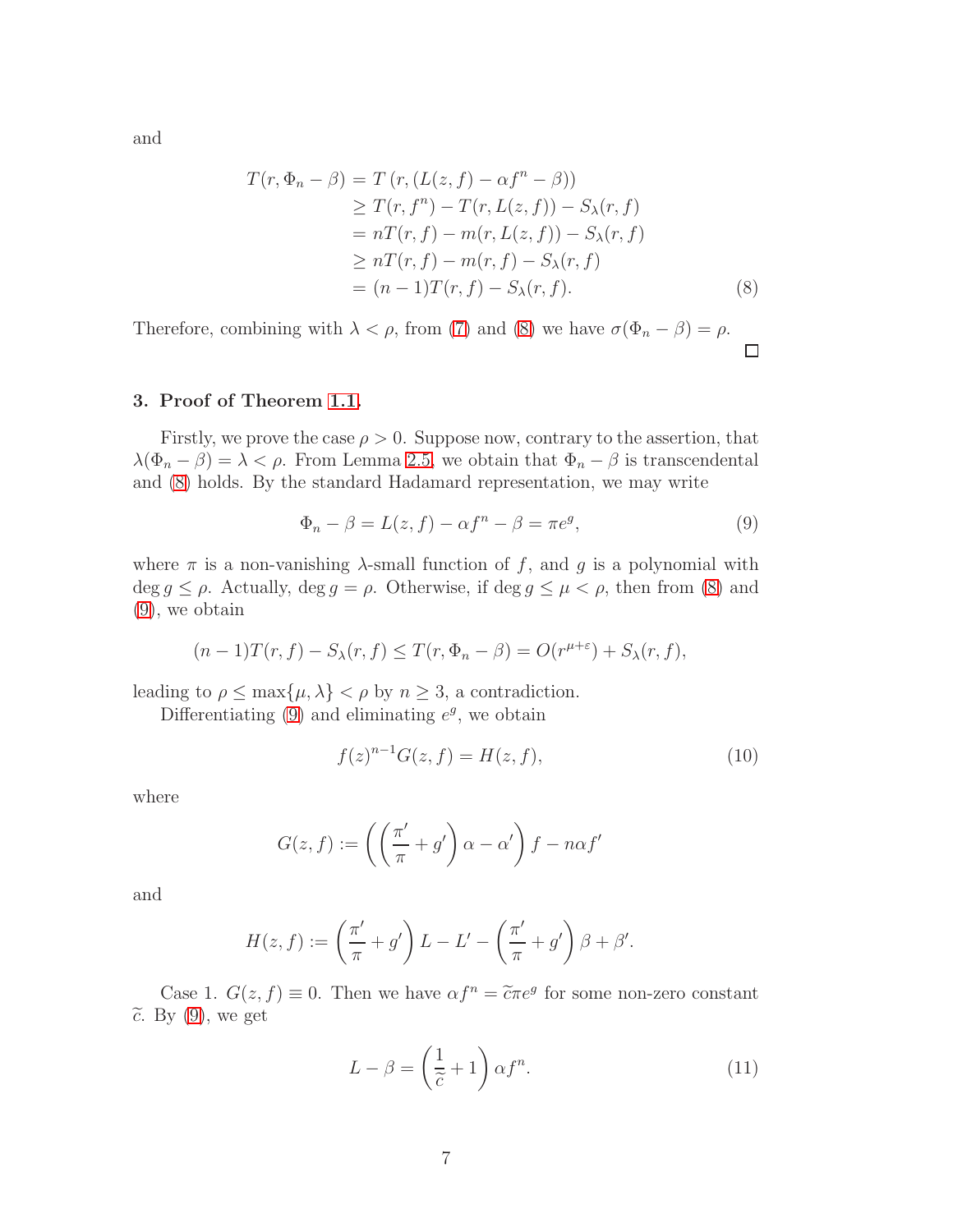Subcase 1.1.  $\tilde{c} = -1$ . Then we have  $f = (-\pi/\alpha)^{1/n} e^{g/n}$  and  $L \equiv \beta$ . This gives that

<span id="page-7-2"></span>
$$
L(z, f) = \sum_{j=0}^{m} b_j(z) \left( \left( -\frac{\pi(z + c_j)}{\alpha(z + c_j)} \right)^{1/n} e^{\frac{g(z + c_j)}{n}} \right)^{(k_j)}
$$
  
= 
$$
\sum_{j=0}^{m} b_j(z) \gamma(z + c_j) e^{\frac{g(z + c_j)}{n}}
$$
  
= 
$$
\left( \sum_{j=0}^{m} b_j(z) \gamma(z + c_j) e^{\frac{g(z + c_j) - g(z)}{n}} \right) e^{\frac{g(z)}{n}} = \beta,
$$
 (12)

where  $\gamma$  is a differential polynomial of  $\left(-\frac{\pi}{\alpha}\right)$  $\frac{\pi}{\alpha}$ )<sup>1/n</sup> and g. Obviously, by Lemma [2.3,](#page-4-0)  $T(r, \gamma(z + c_j)) = T(r, \gamma(z)) + S(r, \gamma(z)) = S_{\lambda}(r, f).$ 

If  $\sum_{j=0}^{m} b_j(z)\gamma(z+c_j)e^{\frac{g(z+c_j)-g(z)}{n}} \equiv 0$ , then we have  $L(z, f) \equiv \beta \equiv 0$ , a contradiction with the assumption that  $L(z, f) \neq 0$ .

If  $\sum_{j=0}^{m} b_j(z) \gamma(z+c_j) e^{\frac{g(z+c_j)-g(z)}{n}} \not\equiv 0$ , next we prove that any  $\lambda$ -small function of f is also a small function of  $e^g$ . From [\(8\)](#page-6-0) and [\(9\)](#page-6-1), we have

<span id="page-7-0"></span>
$$
T(r, e^g) = T\left(r, \frac{1}{\pi}(\Phi_n - \beta)\right) \ge T(r, \Phi_n - \beta) - T(r, \pi)
$$
  
=  $T(r, \Phi_n - \beta) - S_\lambda(r, f)$   
 $\ge (n-1)T(r, f) - S_\lambda(r, f)$   
=  $(n-1 - o(1))T(r, f) - O(r^{\lambda + \varepsilon}).$  (13)

By applying the exponential polynomial theory (see [\[12,](#page-14-11) Lemma 2.6] or [\[18\]](#page-14-12)), we have

<span id="page-7-1"></span>
$$
T(r, e^g) = Ar^{\rho} + o(r^{\rho}), \qquad (14)
$$

where  $A$  is a non-zero constant. Combining [\(13\)](#page-7-0) with [\(14\)](#page-7-1), we obtain

$$
\frac{S_{\lambda}(r,f)}{T(r,e^g)} = \frac{O(r^{\lambda+\varepsilon}) + S(r,f)}{T(r,e^g)} = \frac{O(r^{\lambda+\varepsilon})}{T(r,e^g)} + \frac{S(r,f)}{T(r,e^g)} \n\leq \frac{O(r^{\lambda+\varepsilon})}{Ar^{\rho}} + \frac{S(r,f)}{T(r,f)} \cdot \frac{2T(r,e^g) + O(r^{\lambda+\varepsilon})}{T(r,e^g)} \n= \frac{O(r^{\lambda+\varepsilon})}{Ar^{\rho}} + \frac{S(r,f)}{T(r,f)} \cdot \left(2 + \frac{O(r^{\lambda+\varepsilon})}{Ar^{\rho}}\right) \to 0, \text{ as } r \to \infty.
$$

Thus  $S_{\lambda}(r, f) \subseteq S(r, e^g)$ . By combining with [\(12\)](#page-7-2), we have

$$
T(r, e^{g(z)}) = T\left(r, \frac{\beta^n}{\left(\sum_{j=0}^m b_j(z)\gamma(z+c_j)e^{\frac{g(z+c_j)-g(z)}{n}}\right)^n}\right) = S(r, e^g),
$$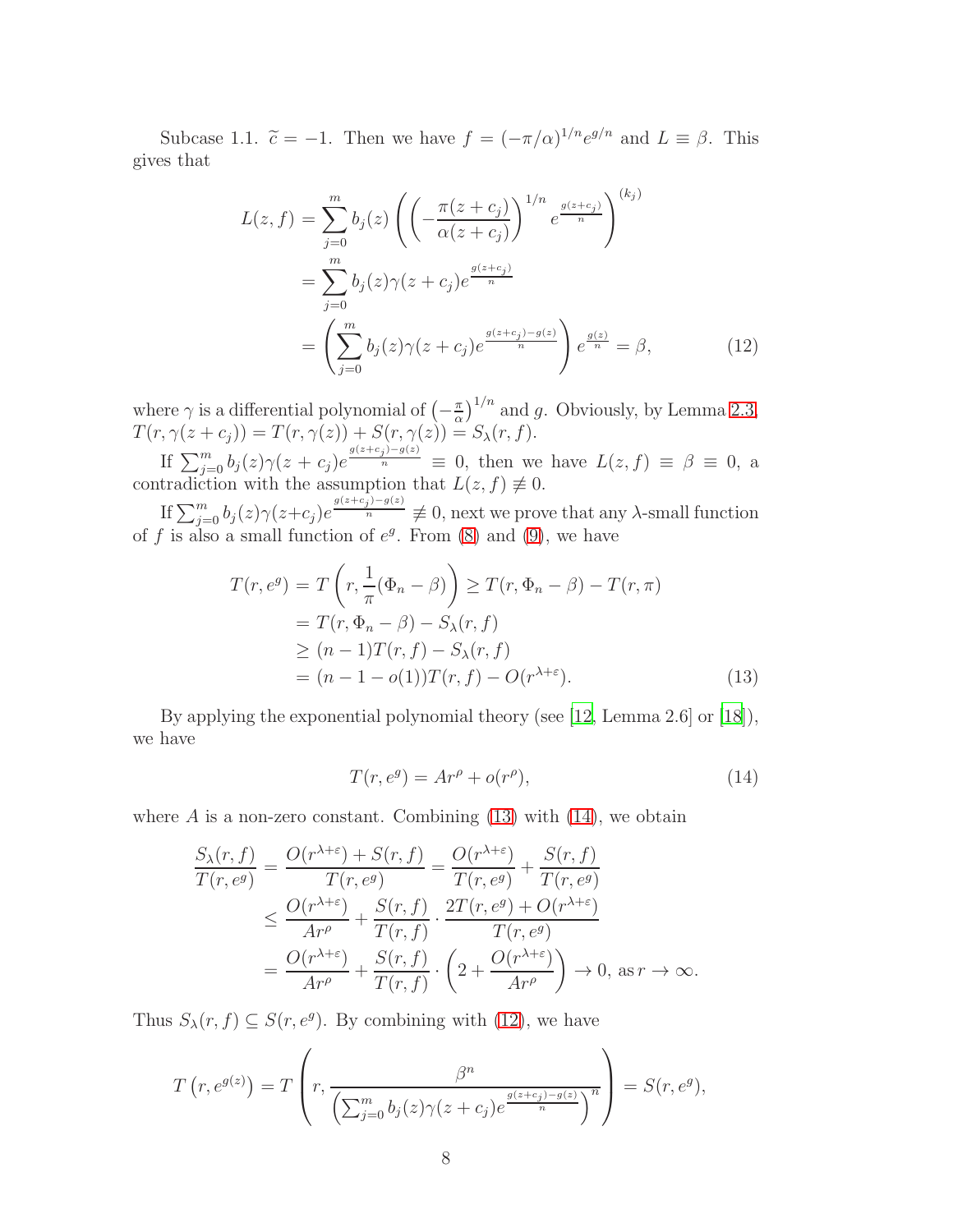which yields a contradiction.

Subcase 1.2.  $\tilde{c} \neq -1$ . Then from Lemma [2.4](#page-5-0) and [\(11\)](#page-6-2), we get

$$
nT(r, f) = T(r, f^{n}) = T\left(r, \frac{L-\beta}{(\frac{1}{\overline{c}}+1)\alpha}\right)
$$
  
\n
$$
\leq T(r, L) + S_{\lambda}(r, f)
$$
  
\n
$$
\leq m\left(r, \frac{L}{f}\right) + m(r, f) + S_{\lambda}(r, f)
$$
  
\n
$$
\leq T(r, f) + S_{\lambda}(r, f),
$$

which yields a contradiction since  $n \geq 3$ .

Case 2.  $G(z, f) \neq 0$ . Since  $n \geq 3$ , by applying Lemma [2.2](#page-4-1) to [\(10\)](#page-6-3), we obtain

$$
T(r, G(z, f)) = m(r, G(z, f)) + N(r, G(z, f)) = O(r^{\rho - 1 + \varepsilon}) + S_{\lambda}(r, f),
$$

and

$$
T(r, fG(z, f)) = m(r, fG(z, f)) + N(r, fG(z, f)) = O(r^{\rho - 1 + \varepsilon}) + S_{\lambda}(r, f).
$$

Therefore,

$$
T(r, f) = T\left(r, \frac{fG(z, f)}{G(z, f)}\right) \le T(r, fG(z, f)) + T(r, G(z, f)) = O(r^{\rho - 1 + \varepsilon}) + S_{\lambda}(r, f),
$$

which is a contradiction. Hence  $\lambda(\Phi_n - \beta) = \rho(f)$ .

Finally, we prove the case  $\rho = 0$ . By Lemma [2.5,](#page-5-2) we have  $0 \leq \lambda(\Phi_n - \beta) \leq$  $\sigma(\Phi_n - \beta) = \rho = 0$ . Thus,  $\lambda(\Phi_n - \beta) = \rho = 0$ . Next we prove that  $\Phi_n - \beta$ has infinitely many zeros. Suppose contrary to the assertion, that  $\Phi_n - \beta$  has finitely many zeros, then by the standard Hadamard representation and  $\rho = 0$ , we may write

$$
\Phi_n - \beta = L(z, f) - \alpha f^n - \beta = \tilde{\pi},\tag{15}
$$

where  $\tilde{\pi}$  is a non-vanishing small function of f. Thus, by Lemma [2.4](#page-5-0) we have

$$
nT(r, f) = T(r, fn) = T\left(r, \frac{L(z, f) - \tilde{\pi} - \beta}{\alpha}\right)
$$
  
\n
$$
\leq T(r, L(z, f)) + S(r, f)
$$
  
\n
$$
= m(r, L(z, f)) + S(r, f)
$$
  
\n
$$
\leq \sum_{j=0}^{m} m\left(r, \frac{f^{(k_j)}(z + c_j)}{f(z)}\right) + m(r, f) + S(r, f)
$$
  
\n
$$
\leq T(r, f) + S(r, f),
$$

leading to a contradiciton by  $n \geq 3$ . Thus  $\Phi_n - \beta$  has infinitely many zeros.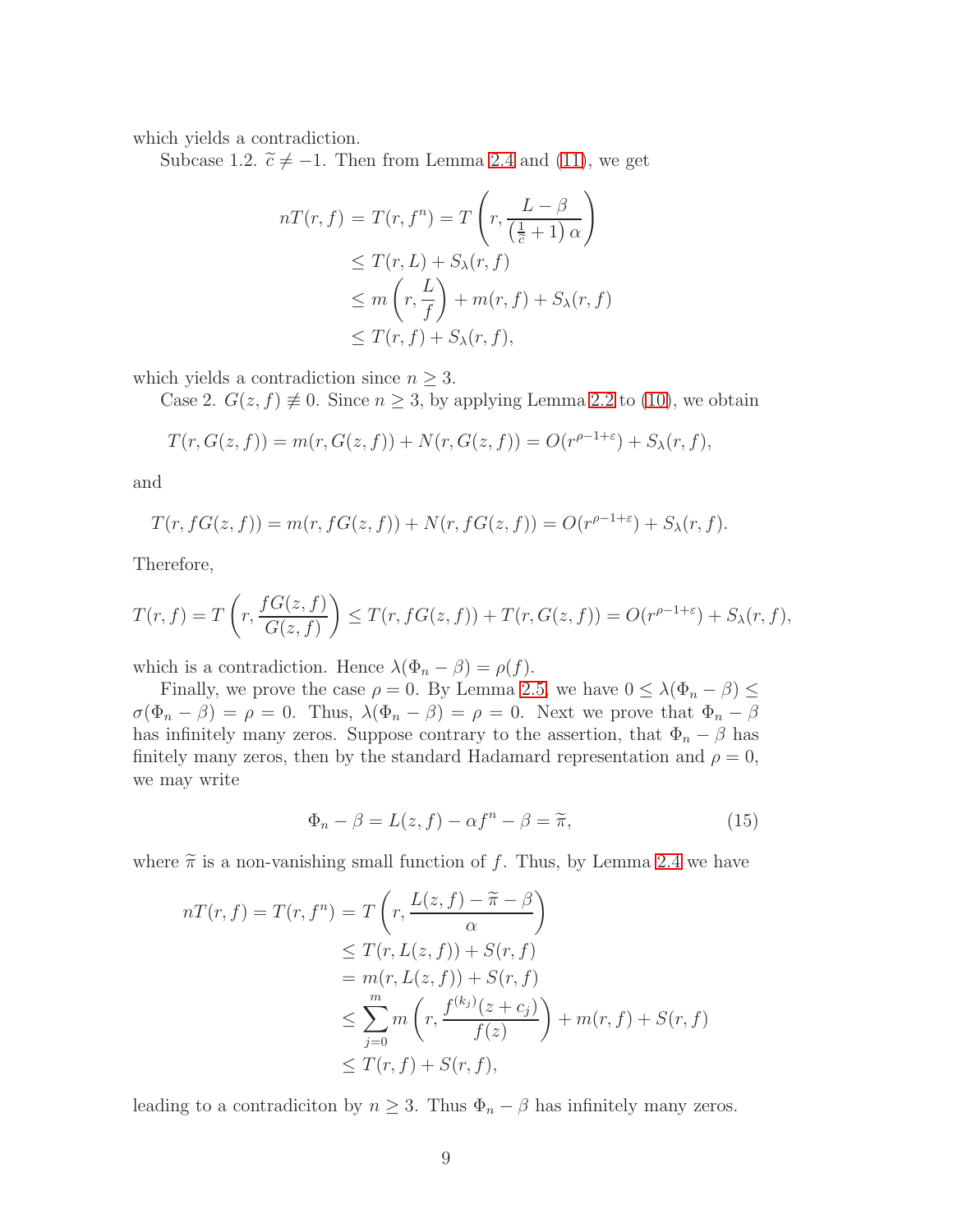## 4. Proof of Theorem [1.3.](#page-3-0)

(i) Suppose that d is a Borel exceptional value of  $f(z)$ , and

$$
\left(\sum_{j\in I_1}b_j\right)d-\alpha d^2-\beta\not\equiv 0.
$$

Then  $f(z)$  can be written in the form

<span id="page-9-3"></span>
$$
f(z) = d + h(z)e^{az^{\rho}}, \tag{16}
$$

where  $a \neq 0$  is a constant,  $\rho(\geq 1)$  is an integer, and and h is a non-vanishing entire function such that  $\sigma(h) < \rho$ . Thus

<span id="page-9-0"></span>
$$
f(z + c_j) = d + h(z + c_j)e^{a(z + c_j)^{\rho}}
$$
  
= d + (h(z + c\_j)e^{a(z + c\_j)^{\rho} - az^{\rho})}e^{az^{\rho}}  
= d + h(z + c\_j)\tilde{h}\_{c\_j}e^{az^{\rho}}, (17)

where  $\widetilde{h}_{c_j} = e^{a(z+c_j)\rho - az\rho}$ . Combining with Lemma [2.3,](#page-4-0)  $\sigma(h(z+c_j)\widetilde{h}_{c_j}) < \rho$ . For  $k_j > 0$ , differentiating iteratively, we obtain by elementary computation that

<span id="page-9-1"></span>
$$
f^{(k_j)}(z + c_j) = (d + h(z + c_j)e^{a(z + c_j)^{\rho}})^{(k_j)}
$$
  
=  $d^{(k_j)} + (h(z + c_j)e^{a(z + c_j)^{\rho}})^{(k_j)}$   
=  $h_{c_j, k_j}e^{a(z + c_j)^{\rho}} = h_{c_j, k_j} \tilde{h}_{c_j}e^{az^{\rho}},$  (18)

where  $h_{c_j,k_j}$  are differential polynomials in  $h(z+c_j)$  and  $a(z+c_j)^{\rho}$ . Obviously,  $\sigma(h_{c_j,k_j}h_{c_j}) < \rho$ . On the other hand, we may write  $L(z, f)$  as

<span id="page-9-2"></span>
$$
L(z, f) = \sum_{j \in I_1} b_j(z) f(z + c_j) + \sum_{j \in I_2} b_j(z) f^{(k_j)}(z + c_j)
$$
 (19)

where  $I_1 = \{0 \le j \le m : k_j = 0\}$  and  $I_2 = \{0 \le j \le m : k_j > 0\}$ . Thus, by substituting  $(17)$  and  $(18)$  into  $(19)$ , we obtain

<span id="page-9-5"></span>
$$
L(z, f) = \sum_{j \in I_1} b_j(z) \left( d + h(z + c_j) \widetilde{h}_{c_j} e^{az^{\rho}} \right) + \sum_{j \in I_2} b_j(z) h_{c_j, k_j} \widetilde{h}_{c_j} e^{az^{\rho}}
$$
  
= 
$$
\left( \sum_{j \in I_1} b_j \right) d + \left( \sum_{j \in I_1} b_j h(z + c_j) \widetilde{h}_{c_j} + \sum_{j \in I_2} b_j h_{c_j, k_j} \widetilde{h}_{c_j} \right) e^{az^{\rho}} (20)
$$

By combining with [\(16\)](#page-9-3) we get

<span id="page-9-4"></span>
$$
\Phi_2 = L(z, f) - \alpha f^2
$$
\n
$$
= \left(\sum_{j \in I_1} b_j\right) d + \left(\sum_{j \in I_1} b_j h(z + c_j) \tilde{h}_{c_j} + \sum_{j \in I_2} b_j h_{c_j, k_j} \tilde{h}_{c_j}\right) e^{az^{\rho}} - \alpha (d + h e^{az^{\rho}})^2
$$
\n
$$
= \tilde{\gamma}(z) e^{az^{\rho}} - \alpha h^2 e^{2az^{\rho}} + \left(\sum_{j \in I_1} b_j\right) d - \alpha d^2,
$$
\n(21)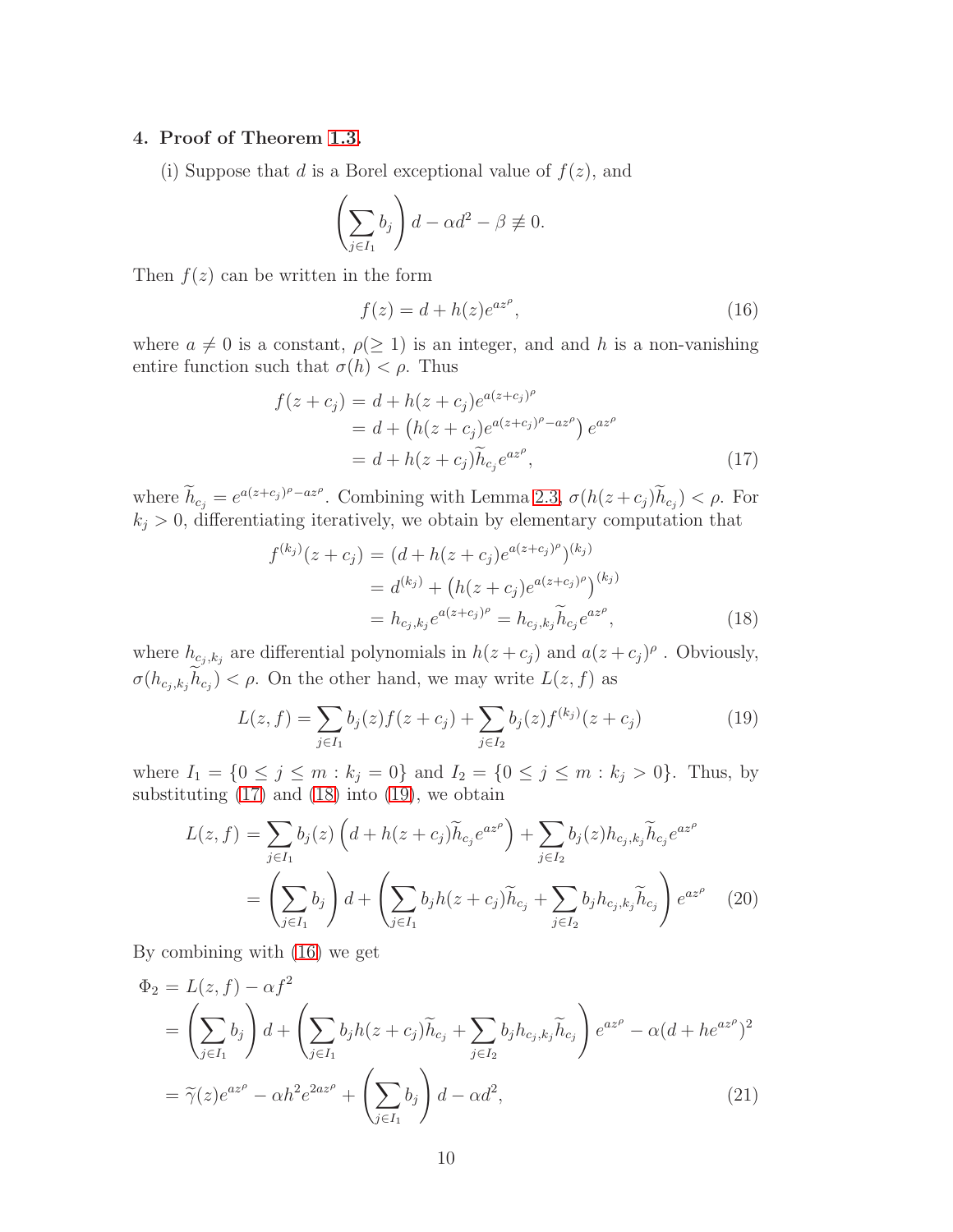where

$$
\widetilde{\gamma}(z) = \sum_{j \in I_1} b_j h(z + c_j) \widetilde{h}_{c_j} + \sum_{j \in I_2} b_j h_{c_j, k_j} \widetilde{h}_{c_j} - 2\alpha dh.
$$

By Lemma [2.5,](#page-5-2)  $\sigma(\Phi_2 - \beta) = \rho$ . If  $\lambda(\Phi_2 - \beta) < \rho = \sigma(\Phi_2 - \beta)$ , then  $\beta$  is a Borel exceptional small function of  $\Phi_2$ , and we can rewrite  $\Phi_2$  as follow:

<span id="page-10-0"></span>
$$
\Phi_2 = \beta + h^*(z)e^{bz^{\rho}},\tag{22}
$$

where  $b(\neq 0)$  is a constant, and  $h^*(\neq 0)$  is an entire function with  $\sigma(h^*) < \rho$ . By  $(21)$  and  $(22)$  we have

<span id="page-10-1"></span>
$$
h^*(z)e^{bz^{\rho}} = \tilde{\gamma}(z)e^{az^{\rho}} - \alpha h^2 e^{2az^{\rho}} + \left(\sum_{j \in I_1} b_j\right)d - \alpha d^2 - \beta.
$$
 (23)

In [\(23\)](#page-10-1), there are three cases for b: Case 1.  $b \neq a$  and  $b \neq 2a$ ; Case 2.  $b = a$ ; Case 3.  $b = 2a$ .

Applying Lemma [2.1](#page-4-2) to [\(23\)](#page-10-1) for all these three cases, we obtain

$$
\left(\sum_{j\in I_1}b_j\right)d-\alpha d^2-\beta\equiv 0,
$$

which contradicts our assumption that

$$
\beta \not\equiv \left(\sum_{j\in I_1} b_j\right)d - \alpha d^2.
$$

Hence,  $\lambda(\Phi_2(z) - \beta) = \rho$ .

(ii) Suppose that  $d$  is a Borel exceptional value of  $f$ , and

<span id="page-10-2"></span>
$$
\left(\sum_{j\in I_1} b_j\right) d - \alpha d^2 - \beta \equiv 0. \tag{24}
$$

Using the same method as before, we can obtain [\(16\)](#page-9-3), [\(20\)](#page-9-5) and [\(21\)](#page-9-4). By combining  $(21)$  with  $(24)$ , we have

<span id="page-10-3"></span>
$$
\Phi_2 - \beta = \tilde{\gamma}(z)e^{az^{\rho}} - \alpha h^2 e^{2az^{\rho}},\tag{25}
$$

Next, we discuss the following two cases: Case 1.  $\widetilde{\gamma}(z) \equiv 0$ . Then

<span id="page-10-4"></span>
$$
\sum_{j \in I_1} b_j h(z + c_j) \widetilde{h}_{c_j} + \sum_{j \in I_2} b_j h_{c_j, k_j} \widetilde{h}_{c_j} \equiv 2 \alpha dh,\tag{26}
$$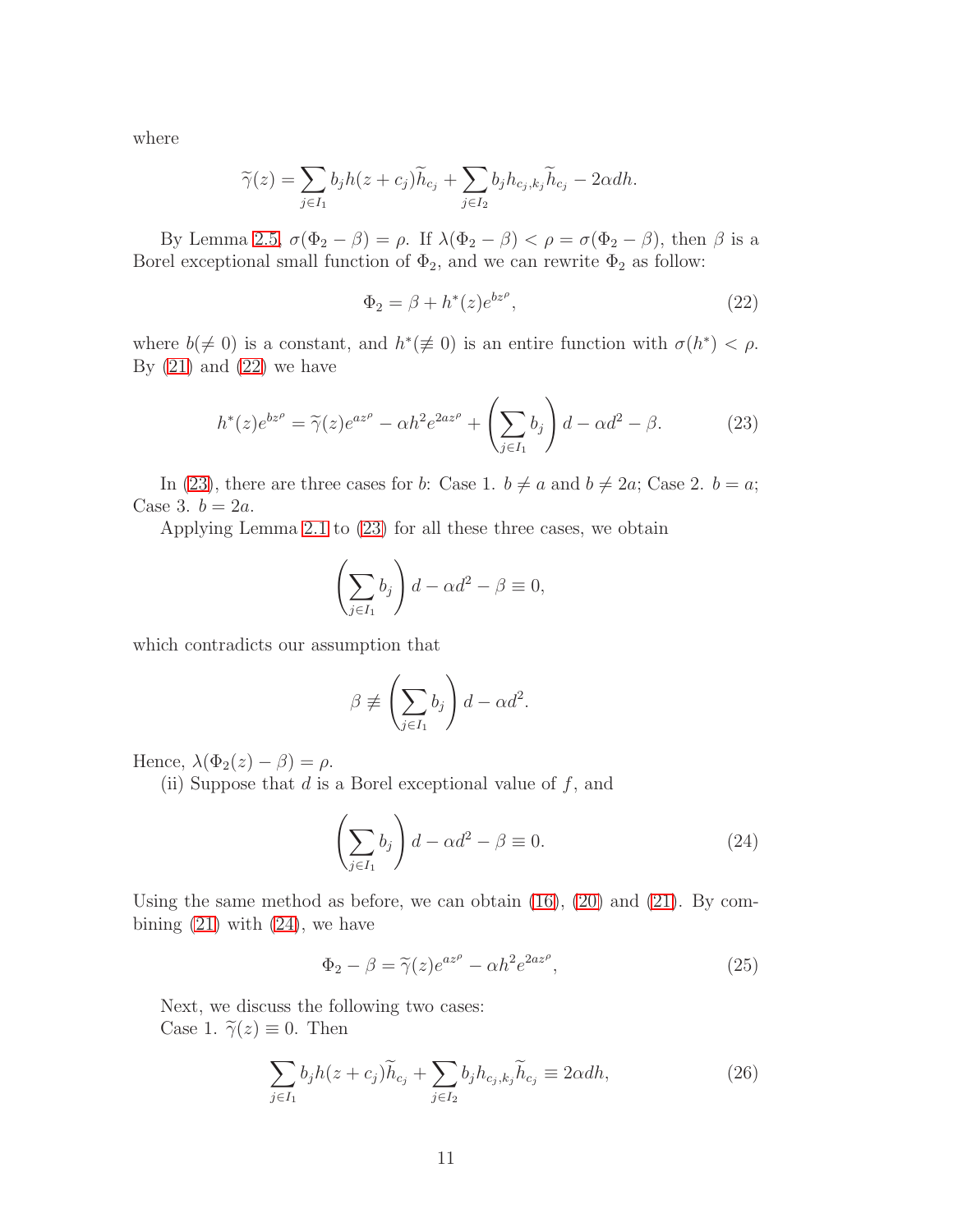and [\(25\)](#page-10-3) can be reduced to

<span id="page-11-0"></span>
$$
\Phi_2 - \beta = -\alpha h^2 e^{2az^{\rho}}.\tag{27}
$$

By Lemma [2.5,](#page-5-2)  $\sigma(\Phi_2-\beta) = \rho$ . Combining with  $\sigma(h) < \rho$ , we obtain  $\lambda(\Phi_2-\beta) =$  $\lambda(h^2) \leq \sigma(h) < \rho$ . Thus,  $\beta$  is a Borel exceptional small function of  $\Phi_2$ .

From  $(16)$  and  $(27)$ , we have

$$
\Phi_2 = \beta - \alpha \left( h e^{az^{\rho}} \right)^2 = \beta - \alpha (f - d)^2 \tag{28}
$$

Hence

$$
\frac{\beta - \Phi_2}{(f - d)^2} = \alpha.
$$

Combining with  $(16)$ ,  $(20)$ ,  $(24)$  and  $(26)$ , we obtain

$$
L(z, f) = \left(\sum_{j \in I_1} b_j\right) d + \left(\sum_{j \in I_1} b_j h(z + c_j) \widetilde{h}_{c_j} + \sum_{j \in I_2} b_j h_{c_j, k_j} \widetilde{h}_{c_j}\right) e^{az^{\rho}}
$$
  
=  $\alpha d^2 + \beta + 2\alpha dh e^{az^{\rho}}$   
=  $\alpha d^2 + \beta + 2\alpha d(f - d)$ .

Therefore,

$$
\frac{L(z,f) - \alpha d^2 - \beta}{2d(f - d)} = \alpha.
$$

Case 2.  $\widetilde{\gamma}(z) \neq 0$ . We rewrite [\(25\)](#page-10-3) as follow:

$$
\Phi_2 - \beta = \tilde{\gamma}e^{az^{\rho}} - \alpha h^2 e^{2az^{\rho}} = \alpha h^2 e^{az^{\rho}} \left(\frac{\tilde{\gamma}}{\alpha h^2} - e^{az^{\rho}}\right). \tag{29}
$$

Next, we prove that  $T(r, \tilde{\gamma}/(\alpha h^2)) = S(r, e^{az^{\rho}})$ . By  $\sigma(h) < \rho$ , we have  $T(r, h) =$ <br> $S(r, e^{az^{\rho}})$ . Consistence with I games 2.2 are have  $T(r, h)$  and  $S(r, e^{az^{\rho}})$  and  $S(r, e^{az^{\rho}})$ . Combining with Lemma [2.3,](#page-4-0) we have  $T(r, h(z + c_j)) = S(r, e^{az^{\rho}})$  and  $T(r, h_{c_j, k_j}) = S(r, e^{az^{\rho}})$ . We assert that  $S_{\lambda}(r, f) \subseteq S(r, e^{az^{\rho}})$ . From [\(16\)](#page-9-3), we have

<span id="page-11-1"></span>
$$
T(r, f) = T(r, e^{az^{\rho}}) + S(r, e^{az^{\rho}}).
$$
\n(30)

Thus,

$$
\frac{S_{\lambda}(r,f)}{T(r,e^{az^{\rho}})} = \frac{O(r^{\lambda+\varepsilon})}{T(r,e^{az^{\rho}})} + \frac{S(r,f)}{T(r,e^{az^{\rho}})} = \frac{O(r^{\lambda+\varepsilon})}{\frac{|a|}{\pi}r^{\rho}} + \frac{S(r,f)}{T(r,f)} \to 0, \text{ as } r \to \infty.
$$

So we have  $T(r, b_j) = S(r, e^{az^{\rho}})$ . Thus,  $T(r, \tilde{\gamma}/(\alpha h^2)) = S(r, e^{az^{\rho}})$ .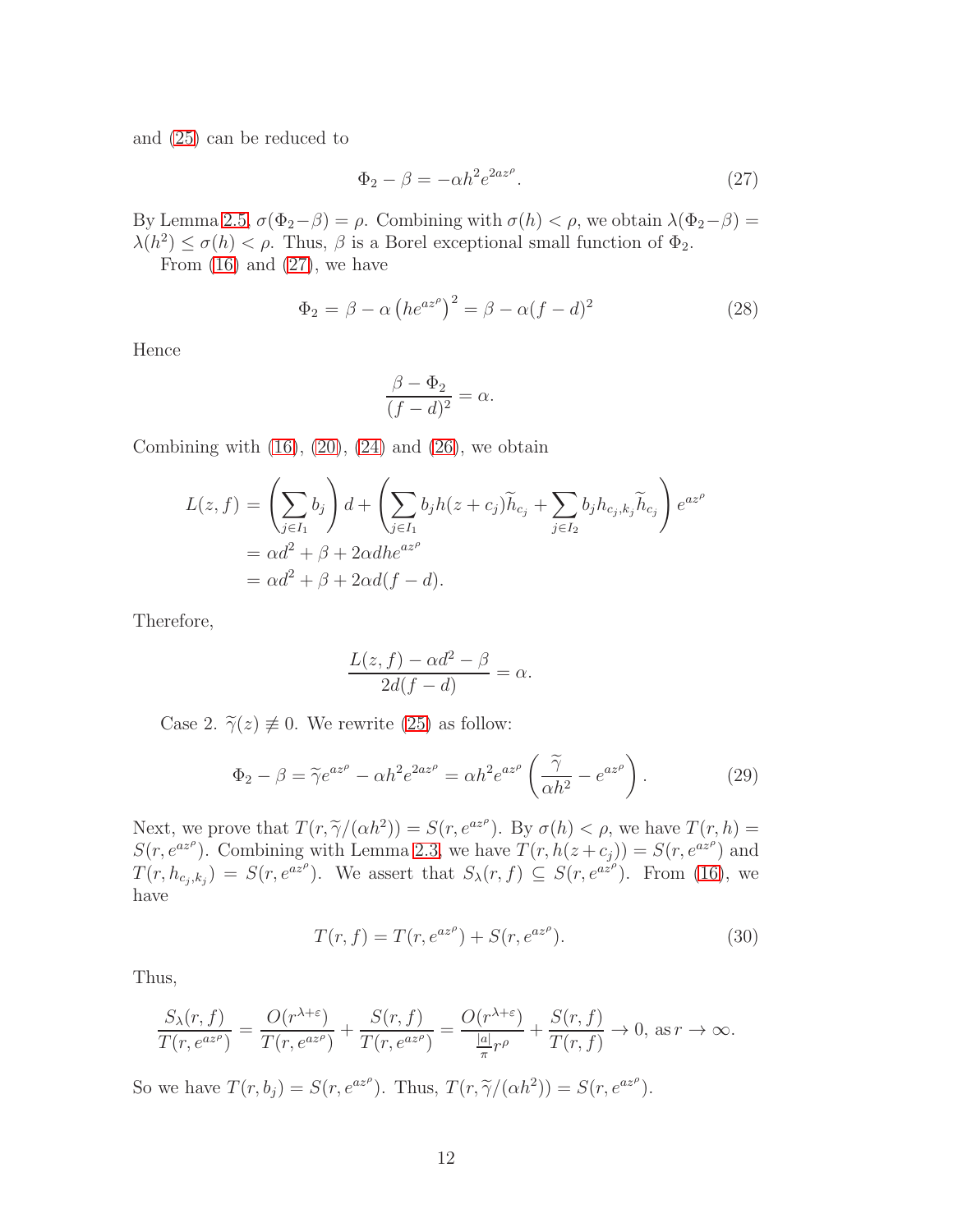By the first and second main theorems of Nevanlinna theory, we have

$$
T(r, e^{az^{\rho}}) \le N\left(r, \frac{1}{e^{az^{\rho}}}\right) + N\left(r, \frac{1}{e^{az^{\rho}} - \frac{\tilde{\gamma}}{\alpha h^2}}\right) + N(r, e^{az^{\rho}}) + S(r, e^{az^{\rho}})
$$
  
=  $N\left(r, \frac{1}{e^{az^{\rho}} - \frac{\tilde{\gamma}}{\alpha h^2}}\right) + S(r, e^{az^{\rho}})$   
 $\le T(r, e^{az^{\rho}}) + S(r, e^{az^{\rho}}).$ 

So

<span id="page-12-0"></span>
$$
N\left(r, \frac{1}{\Phi_2 - \beta}\right) = N\left(r, \frac{1}{e^{az^{\rho}} - \frac{\tilde{\gamma}}{\alpha h^2}}\right) + S(r, e^{az^{\rho}}) = T\left(r, e^{az^{\rho}}\right) + S(r, e^{az^{\rho}})
$$
(31)

Thus, combining with [\(30\)](#page-11-1) and [\(31\)](#page-12-0), we obtain

$$
N\left(r, \frac{1}{\Phi_2 - \beta}\right) = T(r, f) + S_{\lambda}(r, f).
$$

## 5. Proof of Theorem [1.4.](#page-3-3)

Suppose that  $d = 0$  is the Borel exceptional value of f. Using the same method as before (the proof of Theorem [1.3\)](#page-3-0), we can obtain [\(20\)](#page-9-5) and [\(21\)](#page-9-4) with  $d = 0$ , i.e.,

<span id="page-12-4"></span>
$$
L(z, f) = \tilde{\gamma}(z)e^{az^{\rho}}.
$$
\n(32)

and

<span id="page-12-1"></span>
$$
\Phi_2 = \tilde{\gamma}(z)e^{az^{\rho}} - \alpha h^2 e^{2az^{\rho}},\tag{33}
$$

where

$$
\widetilde{\gamma}(z) = \sum_{j \in I_1} b_j h(z + c_j) \widetilde{h}_{c_j} + \sum_{j \in I_2} b_j h_{c_j, k_j} \widetilde{h}_{c_j}.
$$

Next, we discuss the following two cases:

Case 1.  $\beta \neq 0$ . By Lemma [2.5,](#page-5-2)  $\sigma(\Phi_2 - \beta) = \rho$ . If  $\lambda(\Phi_2(z) - \beta) < \rho$ , then we can rewrite  $\Phi_2$  as follow:

<span id="page-12-2"></span>
$$
\Phi_2 = \beta + h^* e^{bz^{\rho}},\tag{34}
$$

where  $b(\neq 0)$  is a constant, and  $h^*(\neq 0)$  is an entire function with  $\sigma(h^*) < \rho$ . By  $(33)$  and  $(34)$  we have

<span id="page-12-3"></span>
$$
\beta + h^* e^{bz^{\rho}} = \tilde{\gamma}(z) e^{az^{\rho}} - \alpha h^2 e^{2az^{\rho}}.
$$
\n(35)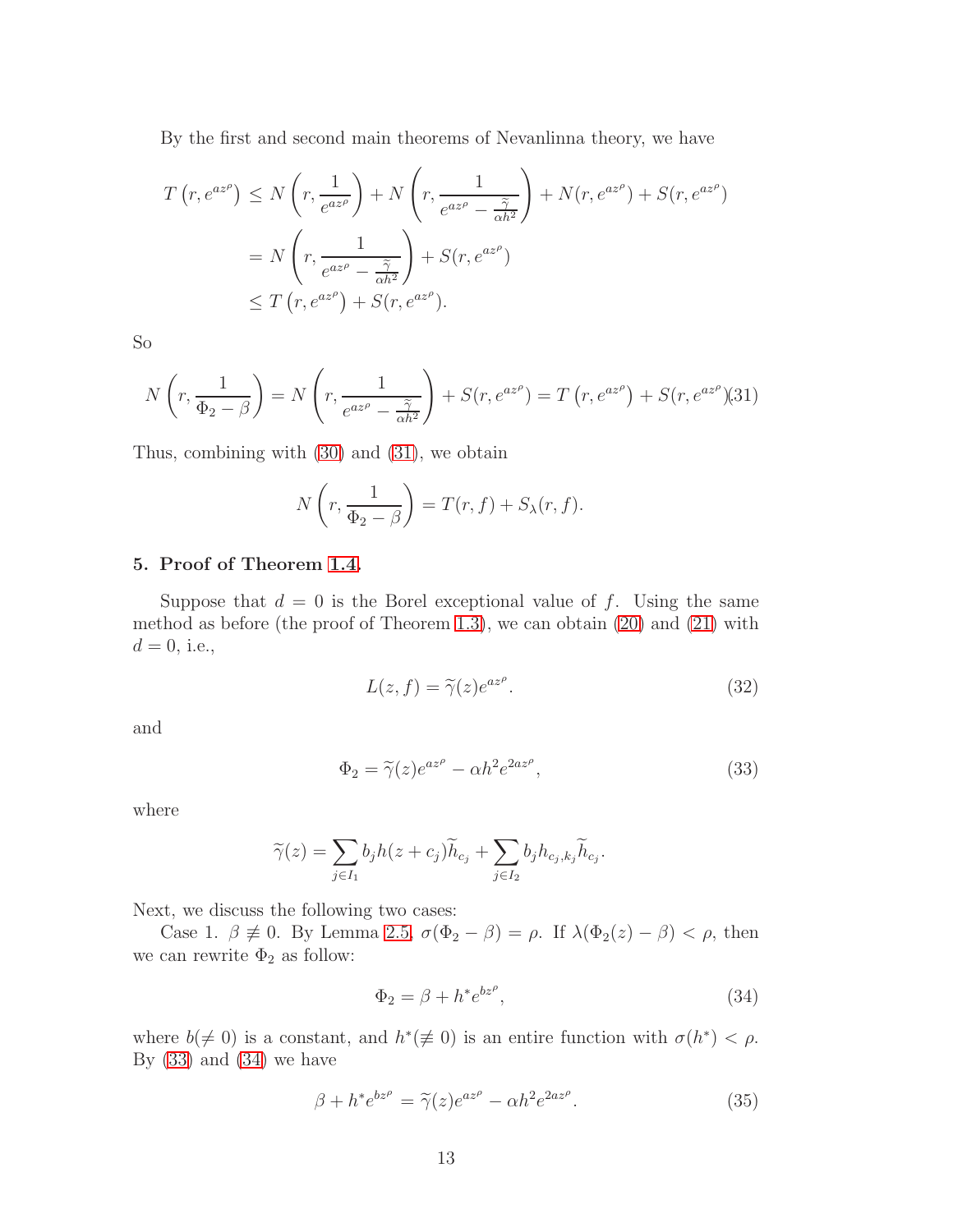In [\(35\)](#page-12-3), there are three cases for b: Case 1.  $b \neq a$  and  $b \neq 2a$ ; Case 2.  $b = a$ ; Case 3.  $b = 2a$ . Applying Lemma [2.1](#page-4-2) to [\(35\)](#page-12-3) for these three cases, we obtain  $\beta \equiv 0$ , which contradicts our assumption that  $\beta \not\equiv 0$ . Hence  $\lambda(\Phi_2(z) - \beta) = \rho$ . Case 2.  $\beta \equiv 0$ . Obviously,  $\widetilde{\gamma}(z) \not\equiv 0$ . Otherwise, by [\(32\)](#page-12-4) we obtain  $L(z, f) \equiv$ 

0, a contradiction. We rewrite [\(33\)](#page-12-1) as follow:

$$
\Phi_2 = \alpha h^2 e^{az^{\rho}} \left( \frac{\tilde{\gamma}}{\alpha h^2} - e^{az^{\rho}} \right),
$$

following the same method as in the proof of case 2 in Theorem [1.3\(](#page-3-0)ii), we obtain

$$
N\left(r, \frac{1}{\Phi_2}\right) = N\left(r, \frac{1}{e^{az^{\rho}} - \frac{\tilde{\gamma}}{\alpha h^2}}\right) + S(r, e^{az^{\rho}}) = T\left(r, e^{az^{\rho}}\right) + S(r, e^{az^{\rho}})
$$

$$
= T(r, f) + S_{\lambda}(r, f).
$$

Hence, we have  $\lambda(\Phi_2) = \rho$ .

### Acknowledgments

This work has no conflicts of interest. The author would like to thank the referees for a careful reading of the manuscript and valuable comments! This work was supported by NNSF of China (No.11801215), and the NSF of Shandong Province, P. R. China (No. ZR2018MA021).

## References

#### References

- <span id="page-13-2"></span>[1] Z. X. Chen, Complex Differences and Difference Equations, Science Press, 2014.
- <span id="page-13-4"></span>[2] Z. X. Chen, On value distribution of difference polynomials of meromorphic functions. Abstract Appl. Anal., 2011, 2011: ID239853, 1–9.
- [3] M. F. Chen, Z.S. Gao and J.L. Zhang, Jilong Value distribution of meromorphic solutions of certain non-linear difference equations. Acta Math. Sci. Ser. B (Engl. Ed.), 2019, 39(4): 1173–1184.
- <span id="page-13-3"></span>[4] Y. M. Chiang and S.J. Feng, On the Nevanlinna characteristic of  $f(z + \eta)$ and difference equations in the complex plane. Ramanujan J. 2008, 16: 105–129.
- <span id="page-13-0"></span>[5] W. K. Hayman, Meromorphic Functions, Oxford Mathematical Monographs, Clarendon Press, Oxford, 1964.
- <span id="page-13-1"></span>[6] W. K. Hayman, Picard value of meromorphic functions and their derivaties. Annals of Math., 1959, 70: 9–42.